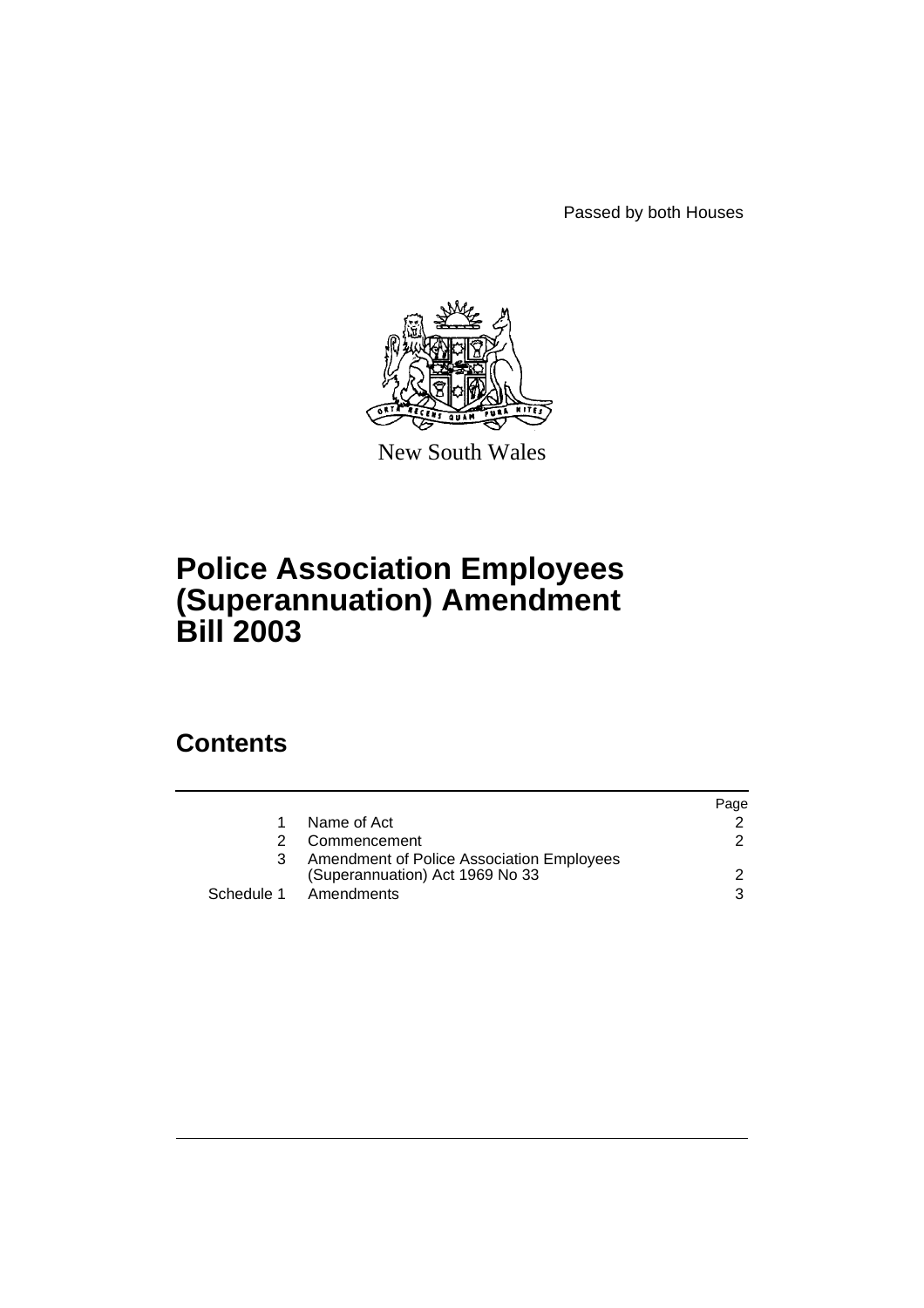*I certify that this PUBLIC BILL, which originated in the LEGISLATIVE ASSEMBLY, has finally passed the LEGISLATIVE COUNCIL and the LEGISLATIVE ASSEMBLY of NEW SOUTH WALES.*

> *Clerk of the Legislative Assembly. Legislative Assembly, Sydney, , 2003*



New South Wales

# **Police Association Employees (Superannuation) Amendment Bill 2003**

Act No , 2003

An Act to amend the *Police Association Employees (Superannuation) Act 1969* with respect to certification, for superannuation purposes, that an employee of the Police Association of New South Wales is unfit for service.

*I have examined this Bill, and find it to correspond in all respects with the Bill as finally passed by both Houses.*

*Chairman of Committees of the Legislative Assembly.*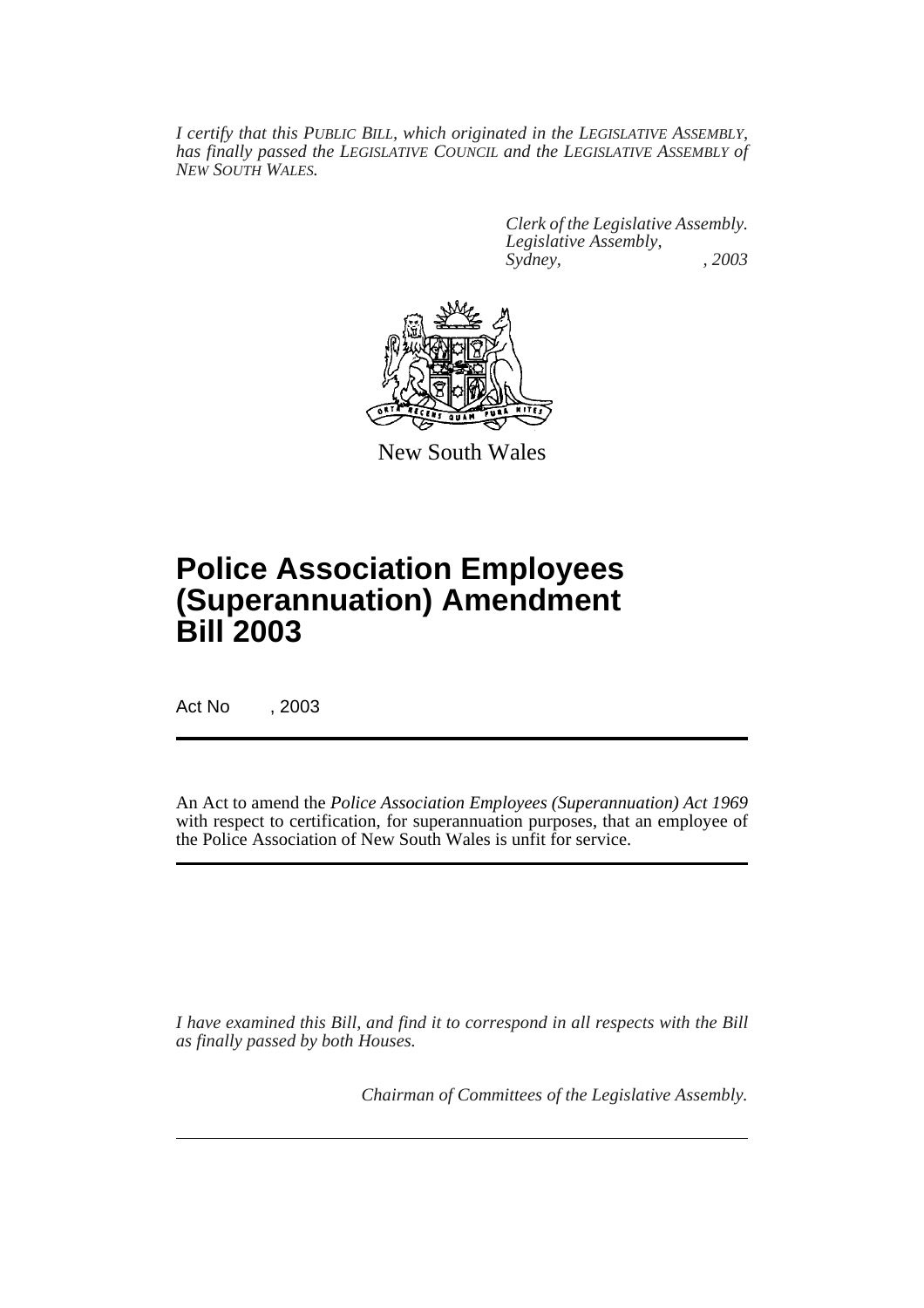### **The Legislature of New South Wales enacts:**

### **1 Name of Act**

This Act is the *Police Association Employees (Superannuation) Amendment Act 2003*.

#### **2 Commencement**

This Act commences on the date of assent.

#### **3 Amendment of Police Association Employees (Superannuation) Act 1969 No 33**

The *Police Association Employees (Superannuation) Act 1969* is amended as set out in Schedule 1.